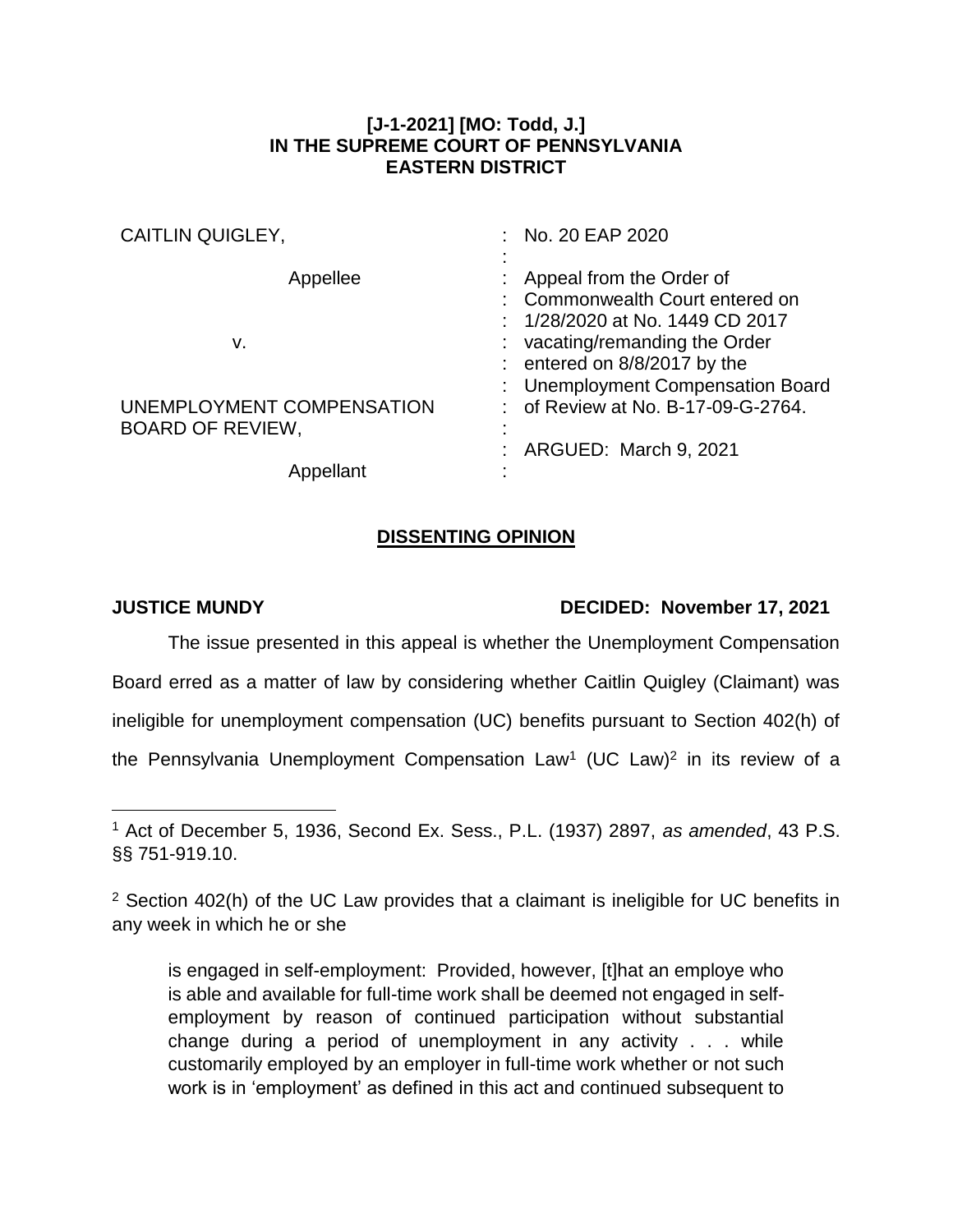decision by a UC referee upholding an award of benefits to Claimant. I join in full the wellreasoned Dissenting Opinion authored by Justice Donohue, which concludes the Board did not err in considering whether Claimant was ineligible for UC benefits under Section 402(h) of the UC Law. I write separately to further elaborate on the administrative process surrounding claims for UC benefits.

Section 501(a) of the UC Law provides that when a claimant files an application for UC benefits the Department must "promptly examine" the application, "determine whether or not the application is valid," and provide notice to the claimant and each baseyear employer of whether the claimant is eligible for benefits under Section 401 of the UC Law, 43 P.S. § 801 (setting forth the "Qualifications Required to Secure Compensation."). 43 P.S. § 821(a).

The UC Law sets forth the procedure under which a party may appeal an initial determination of the Department. Additionally, the Department has adopted procedural regulations which govern UC appeals.<sup>3</sup> When a party appeals the initial determination of the Department, the UC Law provides that an appeal may proceed to a referee or directly to the Board. However, most appeals proceed to a referee first. Section 502 of the UC Law authorizes a reviewing referee to "affirm, modify, or reverse" the determination of the Department. 43 P.S. § 822. Section 101.87 of the Department's regulations provides that "when an appeal is taken from a decision of the Department, the Department shall

43 P.S. § 802(h).

 $\overline{a}$ 

separation from such work when such activity is not engaged in as a primary source of livelihood. Net earnings received by the employe with respect to such activity shall be deemed remuneration paid or payable with respect to such period as shall be determined by rules and regulations of the [D]epartment.

<sup>&</sup>lt;sup>3</sup> Section 201(a) of the UC Law grants the Department the power to adopt rules and regulations. 43 P.S. § 761(a).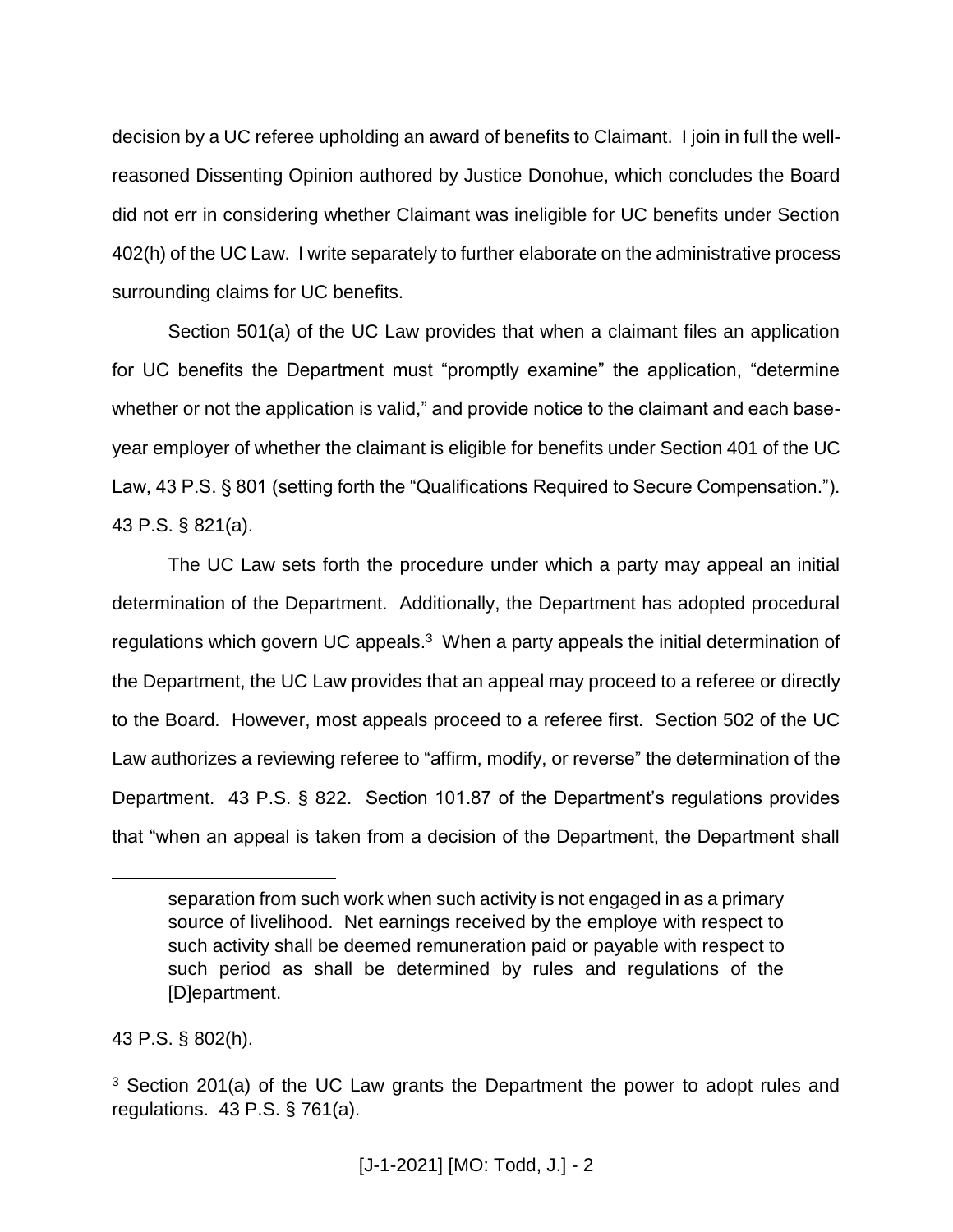be deemed to have ruled upon all matters and questions pertaining to the claim" for compensation and the referee "shall consider the issues expressly ruled upon in the decision from which the appeal was filed." 34 Pa. Code § 101.87.

Parties may appeal a referee's decision to the Board, who is the final arbiter in UC matters. *See Ductmate Indus., Inc. v. Unemployment Comp. Bd. of Review*, 949 A.2d 338, 342 (Pa. Cmwlth. 2008); *see also Peak v. Unemployment Comp. Bd. of Review*, 501 A.2d 1383, 1385 (Pa. 1985). Section 203(d) of the UC Law imposes upon the Board the duty "to hear appeals from claims for compensation." 43 P.S. § 763(d). Pursuant to Section 504 of the UC Law, the Board is authorized to "affirm, modify, or reverse" the determination or decision under review. 43 P.S. § 824. In doing so, Section 101.106 of the Department's regulations allows the Board to "review both the facts and the law pertinent to the issues involved on the basis of the evidence previously submitted, or direct the taking of additional testimony." 34 Pa. Code § 101.106. As provided by Section 101.107(b) of the Department's regulations, the Board "shall consider the issues expressly ruled upon in the decision from which the appeal was filed." 34 Pa. Code § 101.107(b).

Sections 101.87 and 101.107(b) of the Department's regulations provide that in its review of an appeal, the reviewing referee and the Board "shall consider the issues expressly ruled upon in the decision from which the appeal was filed." 34 Pa. Code. §§ 101.87, 101.107(b). We have previously recognized "[t]he word 'shall' by definition is mandatory, and it is generally applied as such" except where the context indicates otherwise." *Chanceford Aviation Props., L.L.P. v. Chanceford Twp. Bd. of Supervisors*, 923 A.2d 1099, 1104 (Pa. 2007). Therefore, upon review of the foregoing regulations, it is clear that all issues the Department addressed in its initial determination "the referee should likewise address, and the Board in turn should decide all of the issues the referee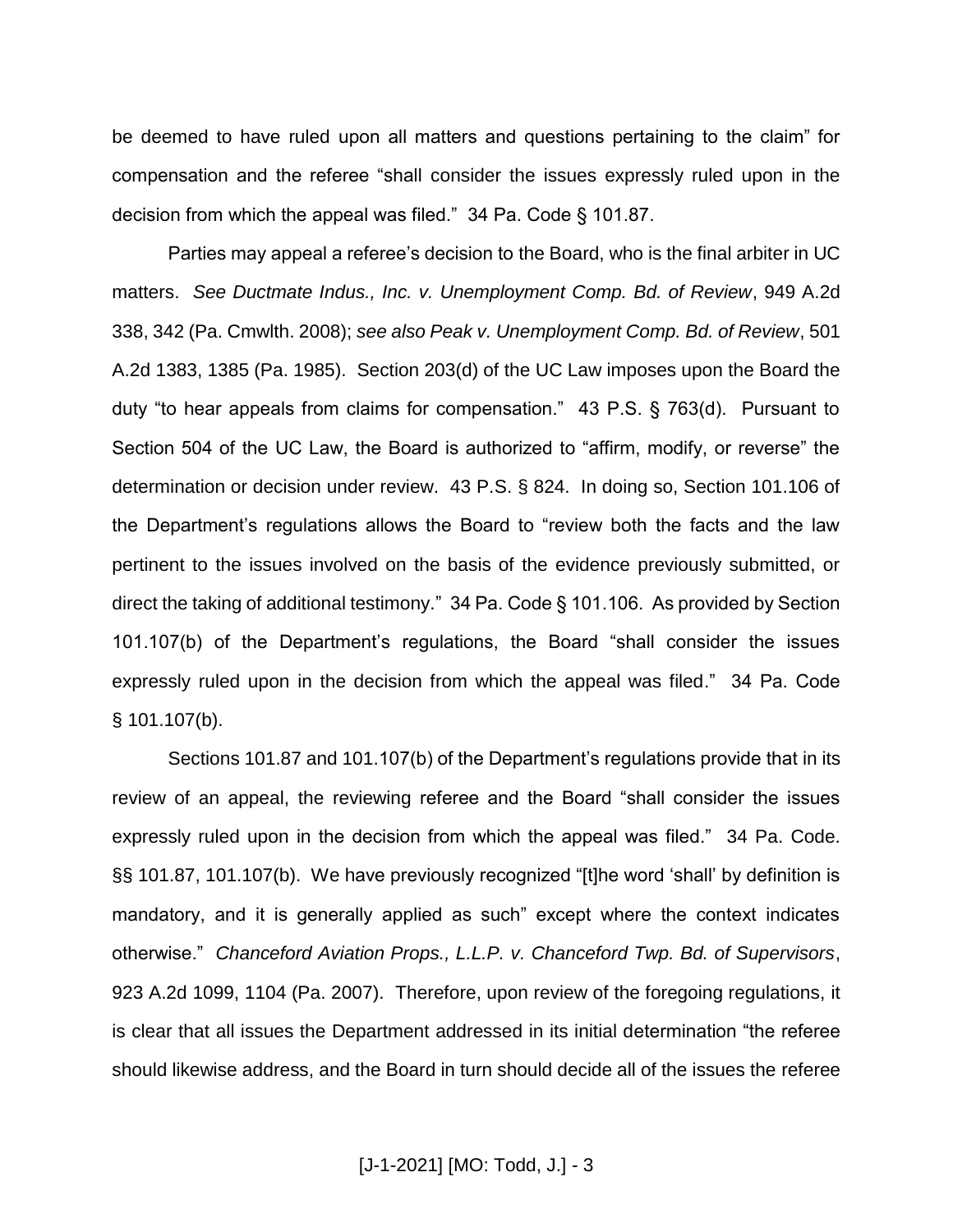considered, regardless of whether a party specifically raised the issue on appeal to the Board." *Black Lick Trucking, Inc. v. Unemployment Comp. Bd. of Review*, 667 A.2d 454, 457 (Pa. Cmwlth. 1995); *see also Jordan v. Unemployment Comp. Bd. of Review*, 547 A.2d 811, 812-813 (Pa. Cmwlth. 1998).

In the present case, the record reflects that in its initial determination the Department examined whether Claimant was ineligible for UC benefits pursuant to Section 402(h) of the UC Law. Reproduced Record (R.R.) at 013.<sup>4</sup> As such, pursuant to the mandate of Section 101.87 of the Department's regulations, the referee was required to consider whether Claimant was ineligible for UC benefits under Section 402(h) of the UC Law in its review of the Department's initial determination regardless of whether a party raised the issue. The record indicates the referee complied with this mandate as the referee expressly concluded in her decision that Claimant that was "NOT DISQUALIFIED from receiving compensation under" Section 402(h) of the UC Law. R.R. at 041 (emphasis omitted). Therefore, because the referee specifically examined<sup>5</sup> whether Claimant was ineligible under Section 402(h) of the UC Law, the Board, under

 $\overline{a}$ 

<sup>4</sup> The pagination of the reproduced record filed by the Board in this matter does not comply with Pennsylvania Rule of Appellate Procedure 2173, Pa.R.A.P. 2173. However, for ease of discussion, I cite to the reproduced record as submitted by the Board.

<sup>&</sup>lt;sup>5</sup> The Majority concludes that the referee did not expressly rule on the issue of whether Claimant was ineligible for UC benefits pursuant to Section 402(h) of the UC Law. Majority Opinion at 30. The Majority acknowledges that the referee specifically wrote that Claimant was not disqualified from receiving UC benefits under Section 402(h) of the UC Law, but concludes that this is simply "a restatement of the Department's resolution of this issue, and not the referee's own independent reasoned decision regarding this question." Majority Opinion at 30. Respectfully, I cannot agree with this conclusion as such an understanding would not comport with the mandate of Section 101.87 of the Department's regulations that the referee "shall consider the issues expressly ruled upon in the decision from which the appeal was filed." 34 Pa. Code § 101.87. As the Department considered whether Claimant was ineligible for benefits under Section 402(h), the referee was likewise required to examine the issue.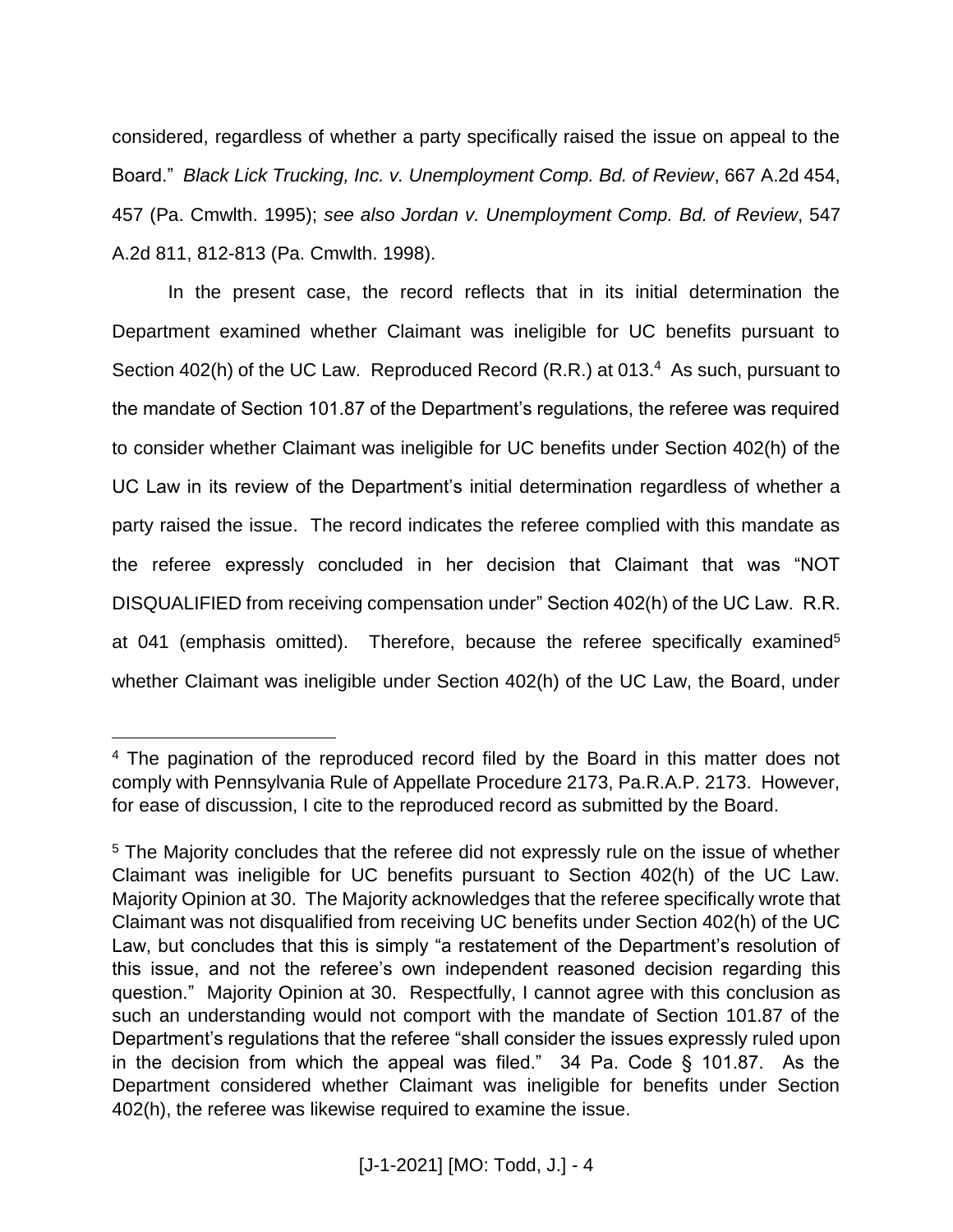Section 101.107(b) of the Board's regulations, was required to consider this issue regardless of whether a party raised the issue. The Board did so and ultimately concluded based upon the record before it that Claimant was ineligible for UC benefits under Section 402(h) of the UC Law. R.R. at 051-052.

In this regard, Claimant's case is similar to *Jordan*. There, the claimant was employed by a company in the business of refinishing furniture and kitchen cabinets. While employed with this company, the claimant began refinishing furniture and kitchen cabinets on the side, in his spare time. The employer viewed the claimant's activities as directly competing with its business and, as such, terminated the claimant's employment. Thereafter, the claimant filed for UC benefits. Upon review, the Department determined Claimant was ineligible for benefits under Section  $402(e)^6$  and (h) of the UC Law. The claimant appealed to a referee who, upon review, concluded that the claimant was eligible for benefits under Section 402(e) but was ineligible under Section 402(h). The claimant then "filed an appeal with the Board in which he indicated that he was appealing the referee's denial of benefits under 402(h) but was not appealing the referee's decision that he was not ineligible for benefits under 402(e)." *Jordan*, 547 A.2d at 812. The Board reversed the referee and concluded that the claimant was ineligible for benefits under both Section 402(e) and (h).

The claimant appealed the Board's decision to the Commonwealth Court. Before that court, the claimant argued that "the Board did not have jurisdiction to address the issue of whether he was ineligible for benefits under Section 402(e)" because he only appealed the referee's decision with respect to his ineligibility under Section 402(h).

 $\overline{a}$ 

 $6$  Section 402(e) of the UC Law provides that a claimant is ineligible for UC benefits where his or her "unemployment is due to [] discharge or temporary suspension from work for willful misconduct connected with [] work, irrespective of whether or not such work is 'employment' as defined in this act." 43 P.S. § 802(e).